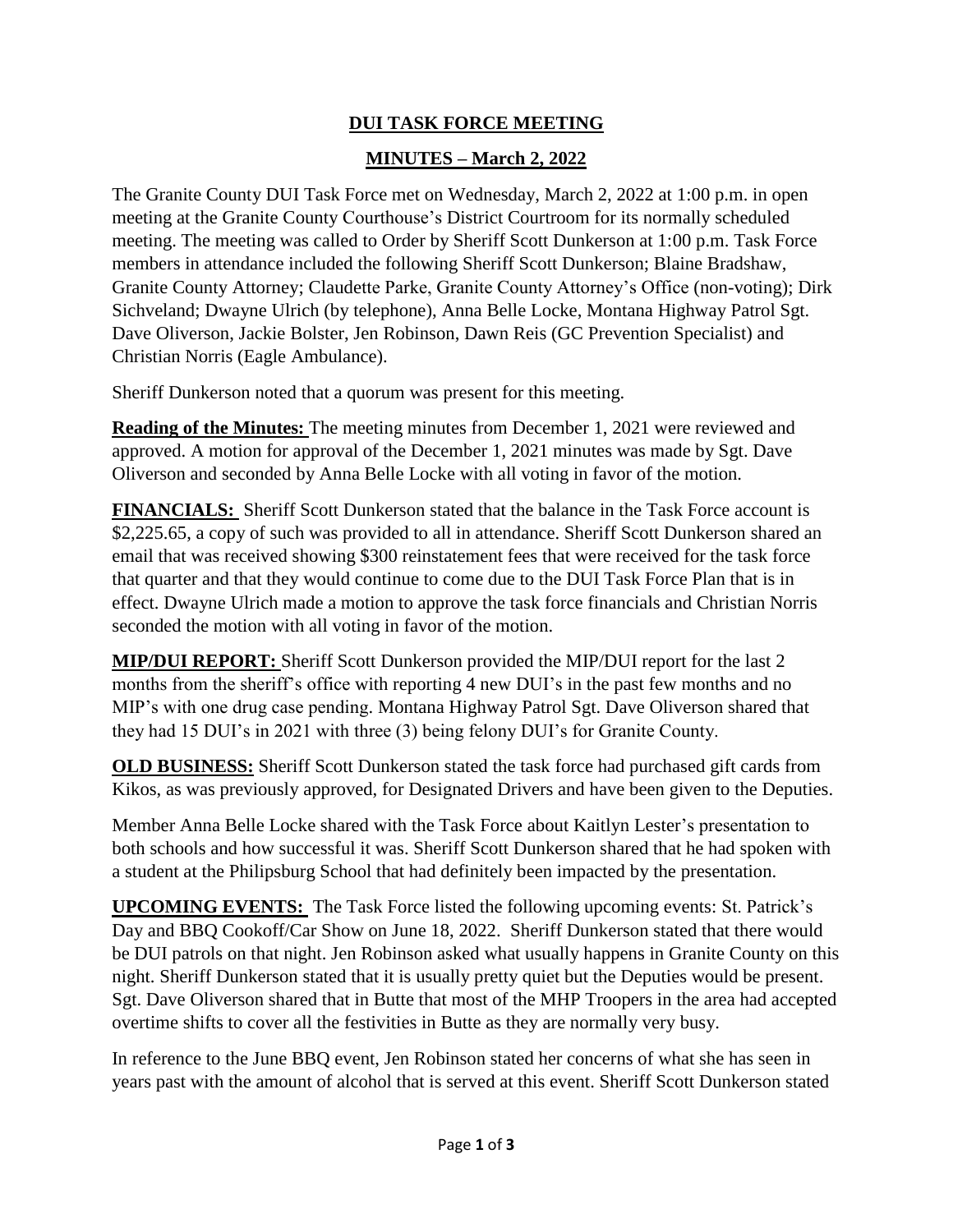that as the task force has previously approved DUI patrols he would make sure that he would assign one for that specific date.

Jackie Bolster, Granite County DES Coordinator, shared that they would be doing smoke alarm installation throughout the county on May  $20-21<sup>st</sup>$ ,  $2022$ , and was asking around for any volunteers that would be willing to help with this project. Ana Belle Locke stated she would ask around the school to see if she could get some volunteers. This project came about due to a child's death last year in Granite County, through the FICMOR review.

**NEW BUSINESS:** Sheriff Scott Dunkerson brought up another way to raise funds for the Task Force as the Ranch at Rock Creek pays a \$35 fee to the Sheriff's Office for alcohol permits for events which funds currently go into the General Fund. Sheriff Scott Dunkerson suggested approaching the GC Commissioners to get permission to budget these funds for FY 2023 for the Task Force use for education and prevention efforts that the task force supports. It could be up to \$1,000 annually. All were supportive of this as Sheriff Dunkerson would approach the GC Commissioners.

Sheriff Dunkerson also stated he would like to see another speaker at the schools before the end of the current school year. There was some discussion among those in attendance and Dawn Reis, who is the Granite County Prevention Specialist, shared that she had lined up for Powell County, Bobby Petrocelli who had lost his wife when hit by a drunk driver and could maybe see about getting him for Granite County Schools. Dawn Reis stated that the cost of the speaker could possibly be absorbed by her budget.

Sheriff Dunkerson also stated that with the changing marijuana laws in Montana, it may be a good time to find someone who could address those issues as well. There was some discussion about how to locate a speaker for such an event. There was discussion about possibly have a Montana Highway Patrol Drug Recognition Expert (DRE) do some speaking at the schools. Sgt. Oliverson stated that both his troopers had completed the training but needed to take the final test.

Dawn Reis stated that she would coordinate with Amanda Bohrer, Anna Belle Locke and Sheriff Scott Dunkerson to set up a speaker. County Attorney, Blaine Bradshaw suggested doing one joint event for both schools that could possible address both the alcohol and drug issues.

Dirk Sichveland started a discussion in regards to the cell phone that the task force had purchased for him to use as he provides rides for local residents or others who needed a designated driver as he had not renewed the contract. A motion was made by County Attorney, Blaine Bradshaw with Anna Belle Locke who seconded the motion to approve \$100 for Dirk to renew the contract on the designated driver cell phone with sufficient minutes for one year.

Sgt. Dave Oliverson brought up Think Twice being discussed and used in Powell County and that they had been having success there. Dirk Sichveland shared with Sgt. Oliverson that several businesses in Granite County were already participating in the Think Twice program as well. It is discussed that Dirk Sichveland would check with local businesses to see how things were going, including the VFW bar in Maxville, Montana.